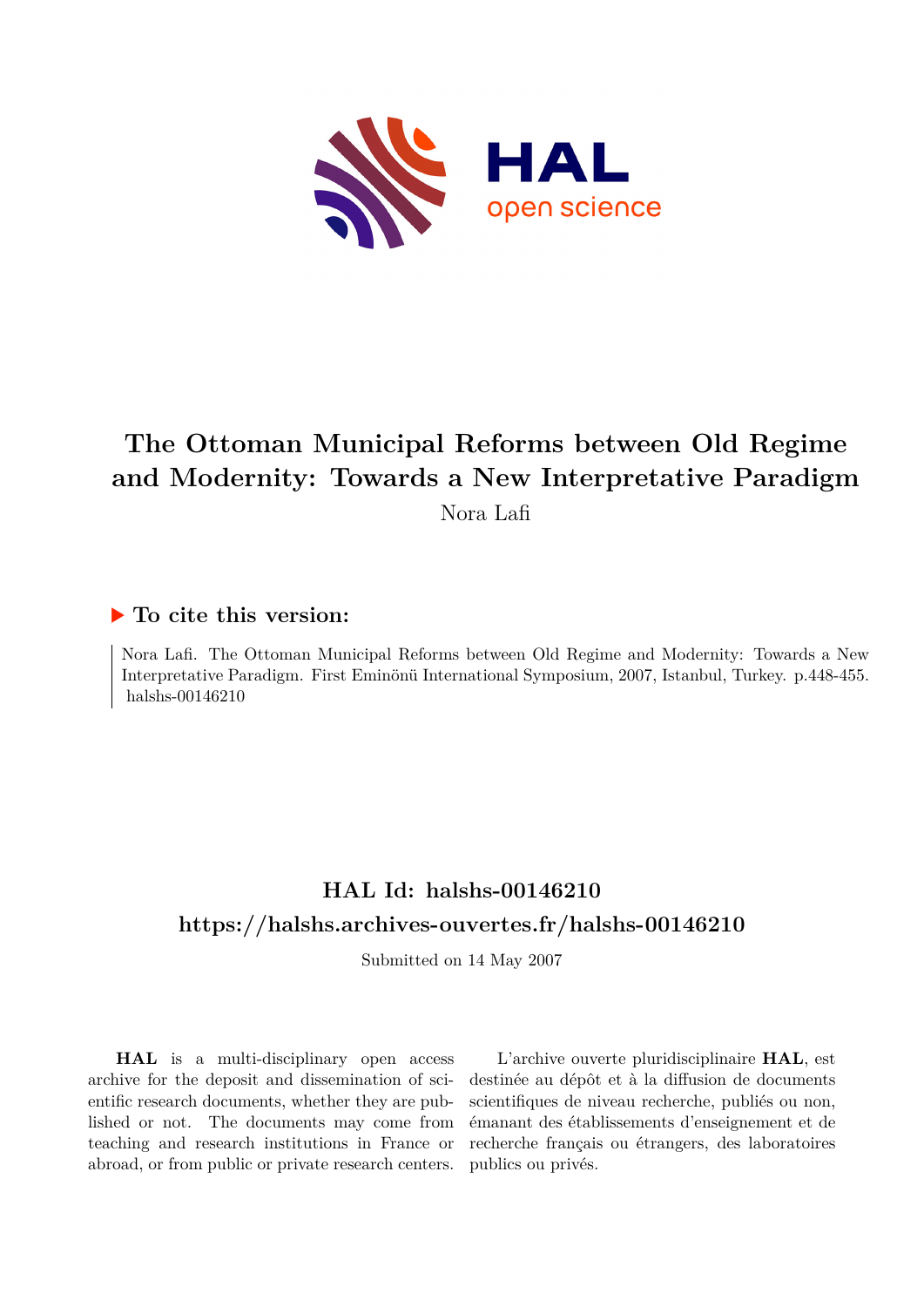This paper was published in: *First International Symposium on Eminönü*, Istanbul, Eminönü Belediyesi, 2007, 508p., p. 348-355. For any quotation, please refer to the published version

#### **The Ottoman Municipal Reforms between Old Regime and Modernity: Towards a New Interpretative Paradigm**

Dr. Nora Lafi Zentrum Moderner Orient (ZMO), Berlin<sup>[1](#page-1-0)</sup>

1

The object of the present paper is to try and insert into discussions about the rich bibliography on the Ottoman municipal institutions some nuances, pertaining both to recent reflections on the circulation of reform models and to new researches on the historical roots of the ottoman urban old regime. The aim is then to reconsider the interpretation of the Ottoman urban reforms of the second half of Nineteenth century in this new interpretative scheme, which takes into account with a different perspective both the heritage of previous forms of urban governance and the meaning of the circulation of reformative models. The intent is also, once the general frame has been submitted to an effort of complexity, to confront some other arguments on modernity in an Ottoman context. If modernisation came in a different way that it has often been assessed, what does it mean for the content of the concept of modernity? This is why I will also try in this paper to discuss the limits of the Ottoman urban modernity and their causes.

The present research relies on various case studies, taken in the Arab Provinces of the Ottoman Empire, from the Maghreb to the Middle-East, but does in no way pretend to cover the whole geographical field. The intent is rather to use case studies often taken on the margins of the Empire to discuss some commonly accepted assertions about the functioning of the Empire as a whole and about its relationship to administrative modernity. The aim is to try and go further the "importation" paradigm which often sums up the process of modernisation of the Ottoman bureaucratic apparel. The stake is, from a study of the evolution of the forms of urban government, to discuss and challenge the excessive importance of a vision of an only imported modernity into what is often implicitly or explicitly considered as the empty space of pre-reform urban government. Through a study of what I call the urban Ottoman old regime (the use of this term being based upon a comparative method with Western European historiographies –not the importation of a content, but the use of a concept), my intent is to try and propose some revisions into the interpretation of the reforms themselves. The purpose is also to discuss the thesis presenting municipalities as essentially extraneous to the urban Ottoman situation before the reforms. There were in my opinion forms of urban government shaping a system of old regime urban government, based upon the prerogatives of the merchants and their assemblies, sometimes some forms of urban nobility, and the administrative role of guilds in the urban order. These forms served as a base for reforms which cannot thus be read as extraneous anymore to the previously existing urban society and have to be interpreted differently. But this assertion is not intended to close debates. Instead, I conceive it as a methodological proposal, and as a way to bring new elements into debates about the relationship between Ottoman societies and modernity. It is also a way to shift discussion towards other fields. If modernity came as a

<span id="page-1-0"></span><sup>&</sup>lt;sup>1</sup> Dr. Nora Lafi is a researcher in Ottoman Urban Studies with the *Zentrum Moderner Orient* in Berlin. She also chairs with Pr. Ulrike Freitag a research programme on cosmopolitanism in the Middle-East at *Wissenschaftskolleg* in Berlin. This research was made possible by a financing from the *Deutsche Forschung Gemeinschaft* (DFG).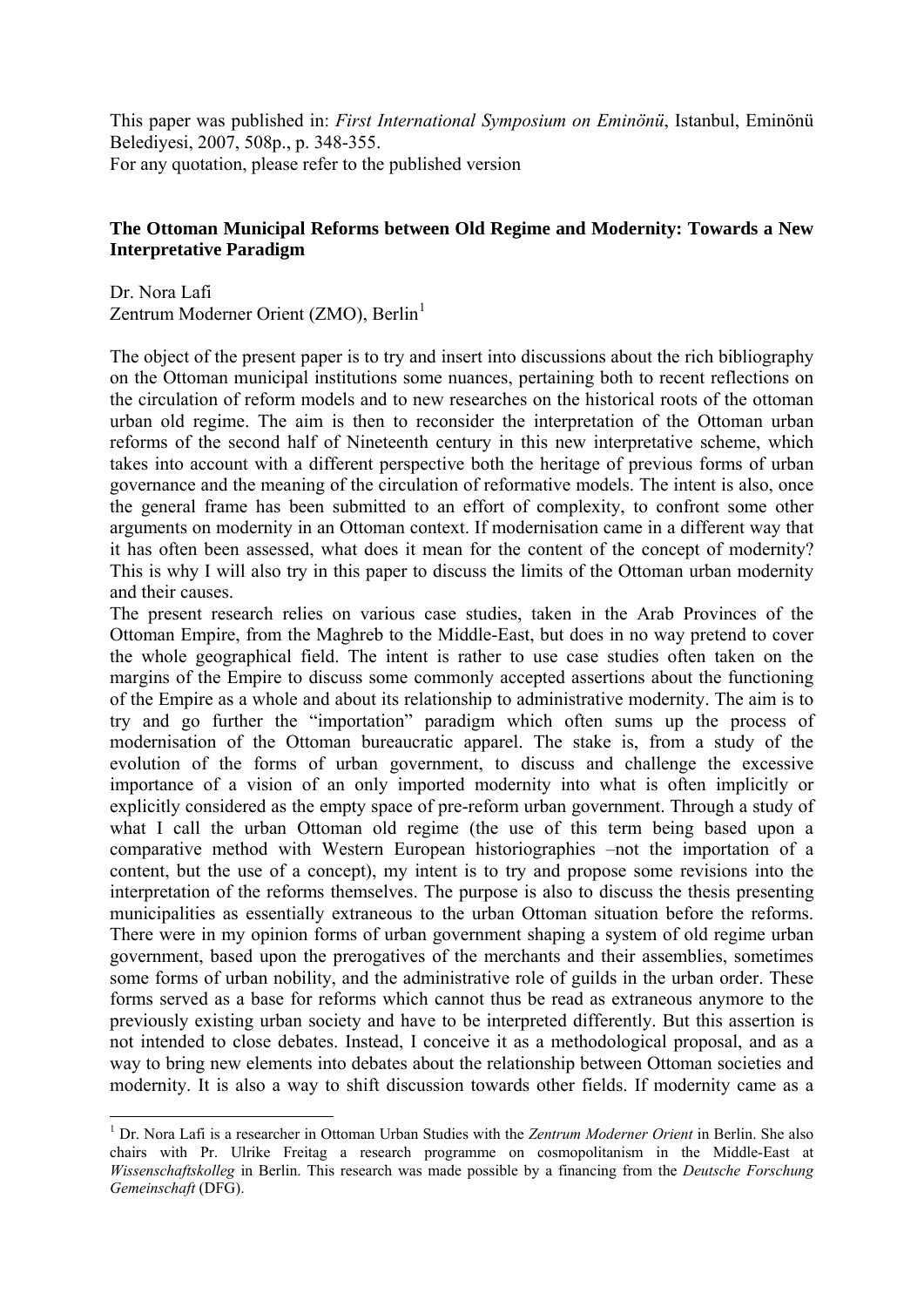reform of an old regime (and not as a mere creation), many questions do remain about the factors that sometimes blocked its implementation: communal caesurae, colonial influence, nationalisms.

In the Ottoman Empire, the way in which cities were governed before the reforms has long remained a little explored domain of the historical research. Interest for this matter generally begins with the period of the reforms of the second half of the Nineteenth century, and with what has long been characterized as a unilateral European influence. My point is to soften this traditional view by both having an attention to the forms of urban government that pre-existed the reforms and the European influence (because before this, cities where ruled) and discussing the circulation of influences and models of government at the time of the reforms. The intent is to build a complex image of the path, but also sometimes the failed path, towards modernity.

#### **Aspects of the urban old regime in the Ottoman Empire**

#### Methodical and theoretical considerations

I use in my research the term Old régime. This might be surprising as this concept has been built in a different cultural area: it is indeed intellectually linked to a European context, with French, English or Italian declinations. But this matter of facts must not be seen as europeocentrism: not only I do prefer in the social sciences the explicit use of concepts that an implicit cultural background, but also I estimate that historical research has to go further than the boundaries of cultural studies. What I retain from readings about the European old regime are concepts that I think are useful for the analysis of the Ottoman situation. My use of the concept of old regime is in no way the transposition of a content, but only the use of a tool, a concept. I don't suggest any parallelism, I just think that at some stage of the research the use of this tool is useful.

What does old regime means for me: it refers to a society of corps, in which the individuals are part of broader groups, structured according to several factor, be them: belonging to a confessional community, belonging to a professional community, belonging to a privileged group (a group which benefits from a "private law" *i.e*. which does not respond to the general rule, aristocracy for example). In this kind of society, the social mechanisms are determined by these factors. And my conception of what is modernity is the consequence of the definition of old regime (I don't like the term pre-modern as it is an anachronism and defines a society in reference to an uncertain future). Modernity refers to a society in which individual are defined for themselves. This is, in my opinion, the key point. In a modern society, your role in the society does not only depend on who you were born, to which community you are belonging and of which professional community you are part of. It is particularly important in the case of civic life. In an old regime society your civic rights do depend on these factors. In a modern society you have civic rights for what you are: an individual. That is why religion is not at the heart of my research: in an old regime society, one must of course act according to the general principles of the moral, whose background is religious, but I will show that in the case of urban government it is not a religious ruling. The idea of modernity in the region must take into account this aspect of tradition. Tradition is not the rule of religion.

My first point in my illustration of both the substance of old regime urban rule and the confrontation to modernity is about the Bonaparte experience in Egypt (Misr). This military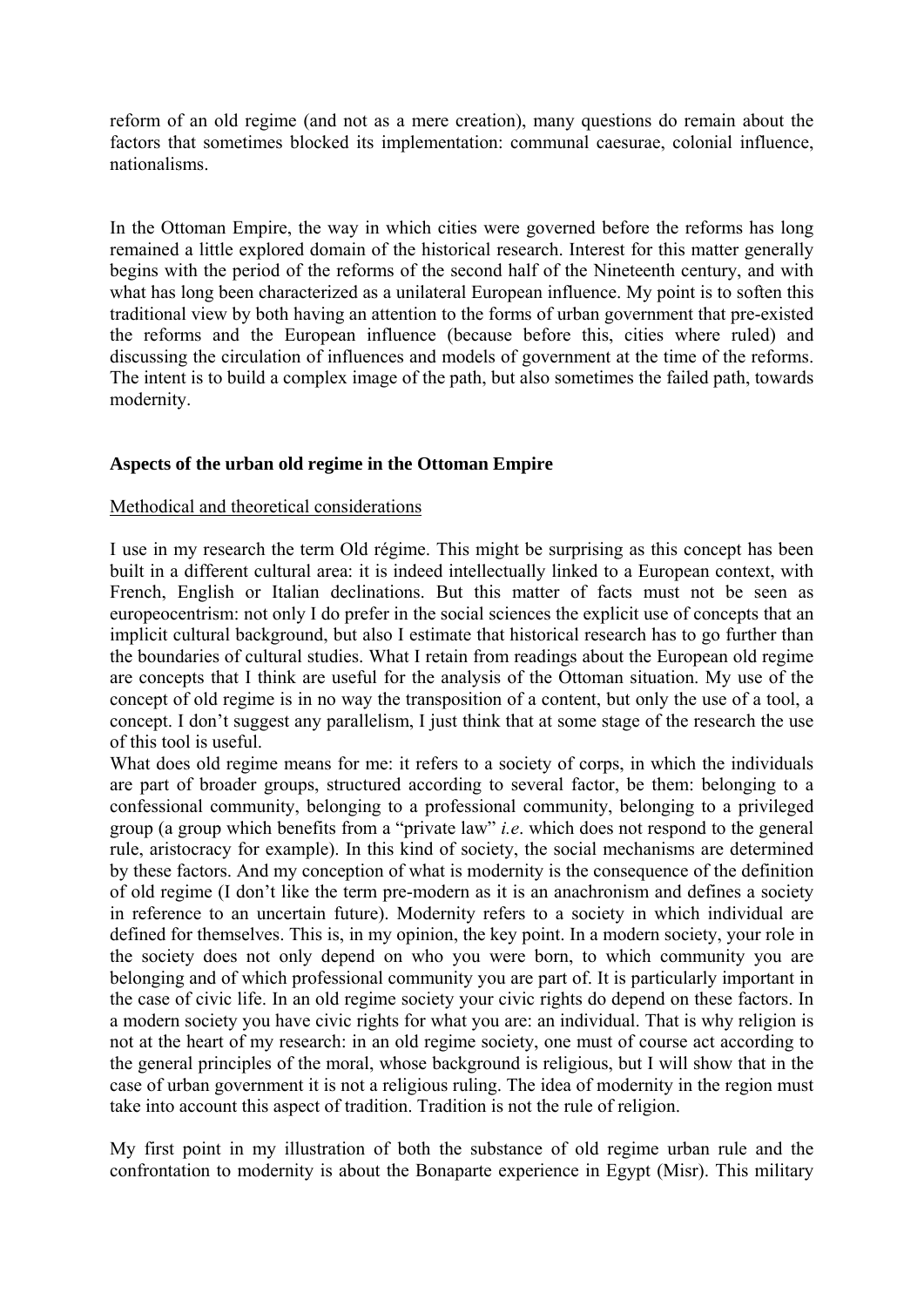expedition can be interpreted of course as a first colonial attempt to take control of an ottoman province and as an expedition containing all the morally condemnable aspects of a conquest, with its parts of violence and despise. But there is anyway an aspect that I think is linked to the object of my study. When French soldiers and scientists arrived in Egypt with Bonaparte, a confrontation between Old régime and administrative modernity happened. Although it was a biased confrontation in which violence and conquest often prevailed, it brings some interesting questions. The French army was in great part composed of officers who had fought old régime structures in France and Europe, during the Revolutionary period, and considered a duty to help other people dismantle old régime. For them, and we are now fully aware of the great ambiguity of the whole context, Egypt was a country in which the revolutionary could provide the external support that was needed for the completion of a modernization process in the society and its structures, in which modernization meant a fight against what was constituting the base of old regime: aristocracy, privileges, guilds, confessional communities. I don't intend to rehabilitate Bonaparte in any way. I just wanted to underline that at the turning point of the XIXth century, the debate about Old régime was a matter of discussion, and that in the mind of revolutionaries, there was little difference between old régime in Europe and the one in the Middle-East. I don't intend to use this matter of facts to rehabilitate what appears to be an excuse for the promotion of a military conquest. But I have other purposes. The first one is to discuss the very existence of old-régime-like structures of urban government in the Arab world. We can still read very often that before modernity there was no structured urban government in the region. In my opinion it is wrong and the use of the concept of old regime might prove of great help in illustrating it.

The European historiography has known great progresses in the reading of old régime urban government<sup>[2](#page-3-0)</sup>. The most significant seem to me those accomplished in Italy and Great-Britain. In France of course a lot has been done too<sup>[3](#page-3-1)</sup>. But the *cliché* on the end of the Old Régime in one night (the  $4<sup>th</sup>$  of August, 1789) is too strong, even if it has been discussed and nuanced, to allow productive comparisons. Italy and Great-Britain present a variety of situations, much more interesting for discussion. In Great-Britain, administrative modernity arrives within the Old régime, which is never cancelled. The very example of the city of London, where medieval charges still exist today in the heart of European capitalist and political modernity illustrates this fact. Italy is interesting for its historiographical tradition and interpretations of the passage from the communal form of urban government, with all its variety, to the modern municipal. What we learn from this example is that modernity can arrive along different paths, and most of all that modernization is often an adaptation of old régime<sup>[4](#page-3-2)</sup>. For the Ottoman Empire, some interesting efforts have been recently made to take into account this reality<sup>[5](#page-3-3)</sup>. But a discussion of the concept of old regime in an Ottoman context is still lacking. Here is what I intend when using the term old régime urban government:

- an urban government in the hands of the local élite (merchant bourgeoisie or aristocracy, depending on the typology of the city)
- structures of urban power coming from the guilds

1

existence of an assembly of the notables or the merchants, with a broad range of powers in the urban government

<span id="page-3-0"></span><sup>2</sup> The most useful synthetic effort is : Berengo (Marino), *L'Europa delle città. Il volto della società urbana europea tra Medioevo e età moderna*, Turin, Einaudi, 1999, 1040 p.

<span id="page-3-1"></span>For France, see, for example : Bely (Lucien), *Dictionnaire de l'Ancien Régime*, Paris, Puf, 1996. On the medieval roots of old regime urban government : Bove (Boris), *Dominer la ville. Prévôts des marchands et échevins parisiens de 1260 à 1350*, Paris, CTHS, 2004, 720 p. 4

<span id="page-3-2"></span>See, for example: Cerutti (Simona), *Giustizia sommaria. Pratiche e ideali di giustizia in una società di Ancien Régime (Torino XVIII secolo)*, Rome, Feltrinelli, 2003, 228 p.

<span id="page-3-3"></span>For example: Salzmann (Ariel), *Tocqueville in the Ottoman Empire. Rival Paths to the Modern State*, Leyde-Boston, Brill, 2004.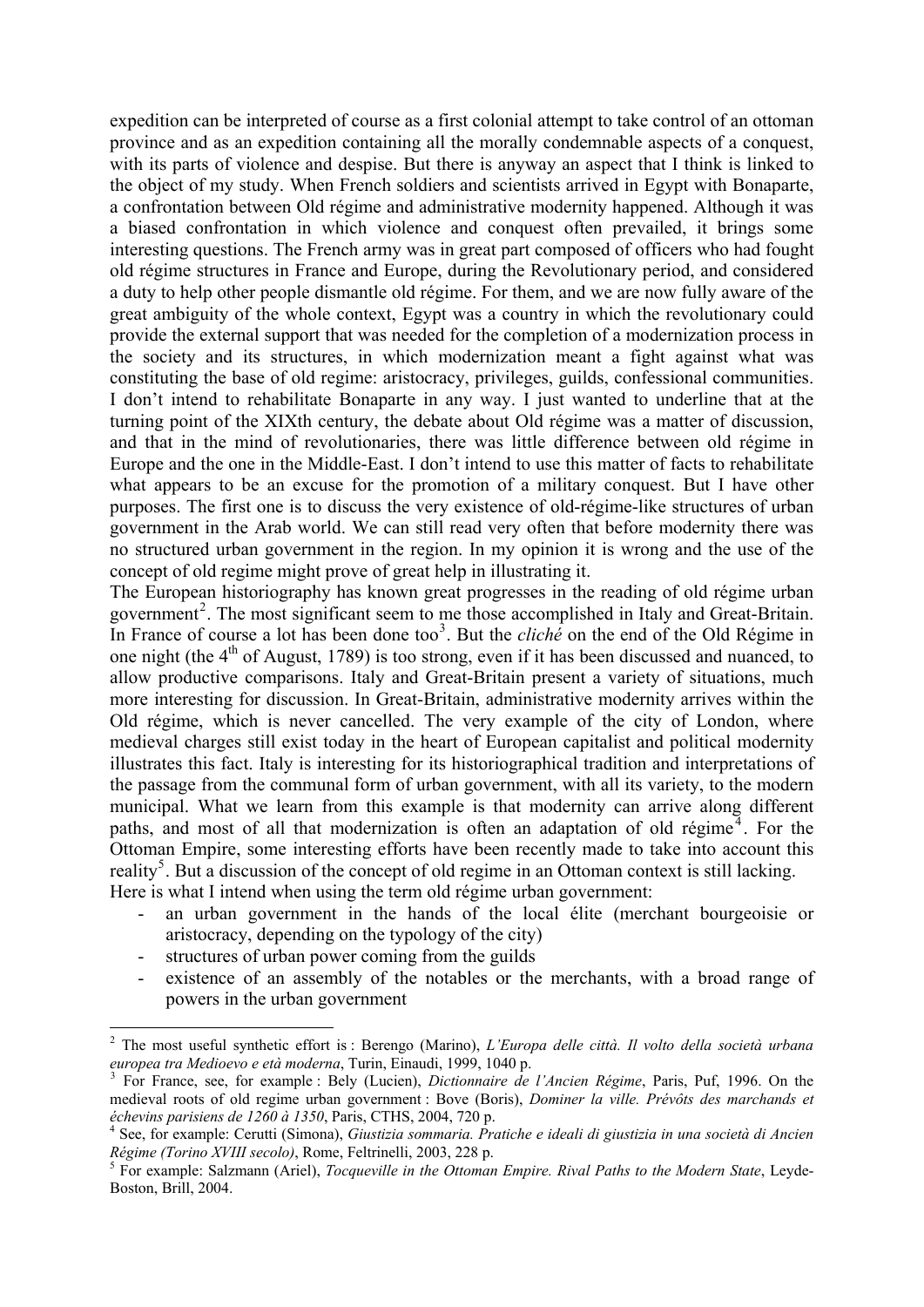- existence of a system of urban taxes based upon property and trade
- existence of some executive charges, reserved to the members of the city elite (aristocrats or merchants depending on the typology of the city)
- definition of the city as a collective body in front of the central government

Such a situation does not mean that the central State was absent. The governor had an important role in regulating the relationship between the (organized) local notability and the central sphere. My intent is now to illustrate how the urban situation in the Arab provinces of the Ottoman Empire often corresponds to this frame.

#### An Ottoman Urban old regime

1

My first attempt to confront existing assertions on this field was about Tripoli (Trablus al-Gharb). I was able to demonstrate, studying both local and imperial archives, as well as local chronicles, that at least between the XVIIIth century and the Ottoman reforms of the middle of the XIXth century, this city was ruled by its merchants and notables and was organized according to principles that I qualified as constituting an urban old regime<sup>[6](#page-4-0)</sup>. Both in local archives, in central Ottoman archives and in chronicles, I found echoes of the existence of a city assembly and of the charge of chief of the city.

Tripoli, an Ottoman city of the Maghreb, that had known until 1835 a relative autonomy from the central power in Istanbul under the Qaramanli dynasty, was ruled by its notables, who were mostly merchants. These were members of the most prestigious guilds, traders and landowners. They sat in the *jama'a al-bilâd*, the city assembly, and designed their delegate as chief of the town, *cheikh al-bilâd*. *Cheikh* and *jama'a* had a broad range of powers, dealing with urban life at large: construction, public order, provision of food, market control, guild supervision, low ranges of local justice, urban taxes, relationship with the Ottoman Governor. The return into a more direct Ottoman rule in 1835 doesn't change this situation. It seems to me a typical institution of urban old régime. I was able to follow the activity and composition of the assembly, and of the persons in charge of the town from 1795 to the ottoman municipal reforms of the second half of the XIXth century. I have the names of the *chief al-bilâd* for the whole period, and found many details about the functioning of the institutions: meetings, nominations, conflicts… The urban old regime institution was fully into the Ottoman system. The notables were in direct contact with the Governor and the chief of the town embodied the city as a symbolic entity during official celebrations, be it of dynastic interest before 1835 or Imperial interest after. In my opinion, the Cadi, which is often seen as an urban ruler, only had a judicial competence in urban field: he intervened only to solve conflicts. The true essence of the ottoman urban old regime lies in the hands of the notability: merchants and guilds. After having found this reality for Tripoli, the question was: was this city an exception, or was it a reflection of a broader reality?

I then looked in other cities, sometimes with the help of a team of colleagues, and here are some of the first results<sup>[7](#page-4-1)</sup>. There were indeed in a great variety of cities, from the Maghreb to the Middle-East, such institutions of urban government, in the hands of local élites.

In Algiers, Constantine and Ghadames, there was a *cheikh al-bilâd*, ahead of an assembly of notables, with powers of the same kind as those found in Tripoli: construction, markets, guilds, street order, wheat supply. In Tunis, there was a *cheikh al-madina*, with the same kind

<span id="page-4-0"></span><sup>6</sup> Lafi (Nora), *Une ville du Maghreb entre Ancien régime et réformes ottomanes : Genèse des institutions municipales à Tripoli de Barbarie (1795-1911)*, Paris, L'Harmattan, Collection Villes, 2002, 305p. See also : Lafi (Nora), « Ville arabe et modernité administrative municipale », *Histoire urbaine*, n°3, 2001, p.149-167.

<span id="page-4-1"></span>For the collective part of this work, see: Lafi (Nora) (Ed.), *Municipalités méditerranéennes. Les réformes urbaines ottomanes au miroir d'une histoire comparée (Moyen-Orient, Maghreb, Europe méridionale)*, Berlin, Klaus Schwarz, 2005, 373 p.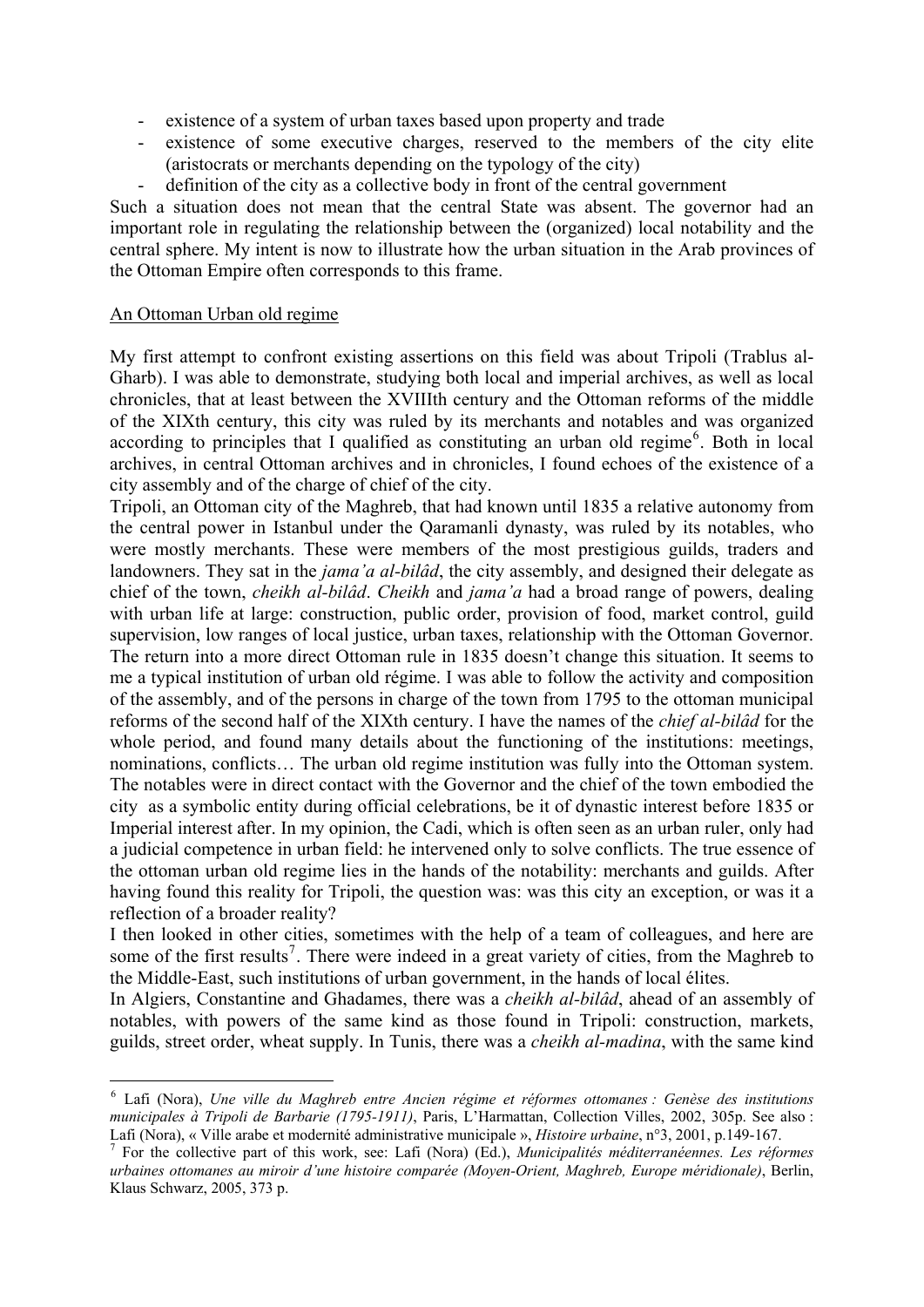of competences. In these four cities, merchants dominated the notability and the city as a collective body was the emanation of this milieu, the guilds were the matrix of which. In others cities, mostly in the Middle-East, there were sometimes different forms of executive charges of urban government, like the *nakib al-ashraf* (Jerusalem, Tripoli –Trablus al-Sham-, Damascus). In these cities it seems that urban government was more in the hands of an aristocracy. But it does not mean that merchants were excluded, nor that aristocrats did not take part into trade activities. For Egypt, there were *cheikh al-bilâd* in villages and small towns. I have not yet assessed if their apparent absence in Cairo is the result of my research being less forward in this city or of a previous reform that could have suppressed the institution in this city. But what is sure is that Alexandria fits perfectly to the frame I describe, with the presence of strong urban institutions in the hands of the local elite. In the case of other Ottoman cities, including non-muslim, from what is today Greece to the Balkans, we have traces of such institutions of local urban government in the hands of merchants and guilds. Further south, in Sanaa, there was a *cheikh al-madina*. These urban charges were not merely symbolical. They represented a true old-regime-like structure for the urban society. And the range of competence covered perfectly what the concept of old regime suggests: street order, symbolic representation of the civic body in front of the central power, market control, trade regulation. In general, urban old regime institutions were also in charge of civic common goods, under the *waqf* regulation regime: walls of the city, common facilities (ovens, fountains, public buildings…). In Tripoli (Maghreb) for example, the seat of the *machîkha-albilâd*, were the *jamâ'a-al-bilâd* met, had been given in *waqf* by a rich women in the XVIIth century to the city administration.

Of course many questions remain, and I don't intend in any way to avoid them. The exposition of what I call an Ottoman urban old regime doesn't sweep away all questions. Most of all remains the question of the relationship with the central power. The civic administration was in general the interlocutor with the Ottoman Governor. But in case of conflict with him, a direct recourse to Istanbul was possible. I found in the central archives traces of a bureau in charge from the XVIIe century on, of receiving complaints and petitions (*chikkayet*) by local notables. My interpretation is that these local notables didn't write only as single persons, but on behalf of the city as a whole or at least on behalf of the civic body they represented. This is my present research in Istanbul.

The relationship with confessional communities is another question at stake. It seems that the Ottoman urban old regime had integrated the confessional question is a way typical of the old regime: for the Maghreb for instance, the civic assembly was the one of the Muslims. Inhabitants of other religions had a parallel representation. The *cheikh-al-yahud* for example for the Jews. Individuals were not equal, nor by religion neither by birth. But there were parallel systems of representation. This situation questions more the passage towards modernity than the old regime itself, the concept being made of such accommodation. In the old regime the individual is defined not for himself, but for the community to which he belongs (professional or religious). For cities in which the Muslim element was not dominant (Rhodes for example) it seems that communal institutions (Christian or Jewish) had the same civic role as the one described above. It seems that the Ottoman old regime had integrated communal governance into civic governance. Once again, it is not a problem in an old regime intellectual context. It will prove a problem for the passage towards modernity. And once again, it doesn't mean that the urban administration was relying upon religious principles: it integrated the communal definition of the individual. And for Muslims, the rule of the notables was in no way of course a religious rule. They were guided by the principles of *Hisba*, a civic morale based upon religious predicaments, as it is normal in an old regime society.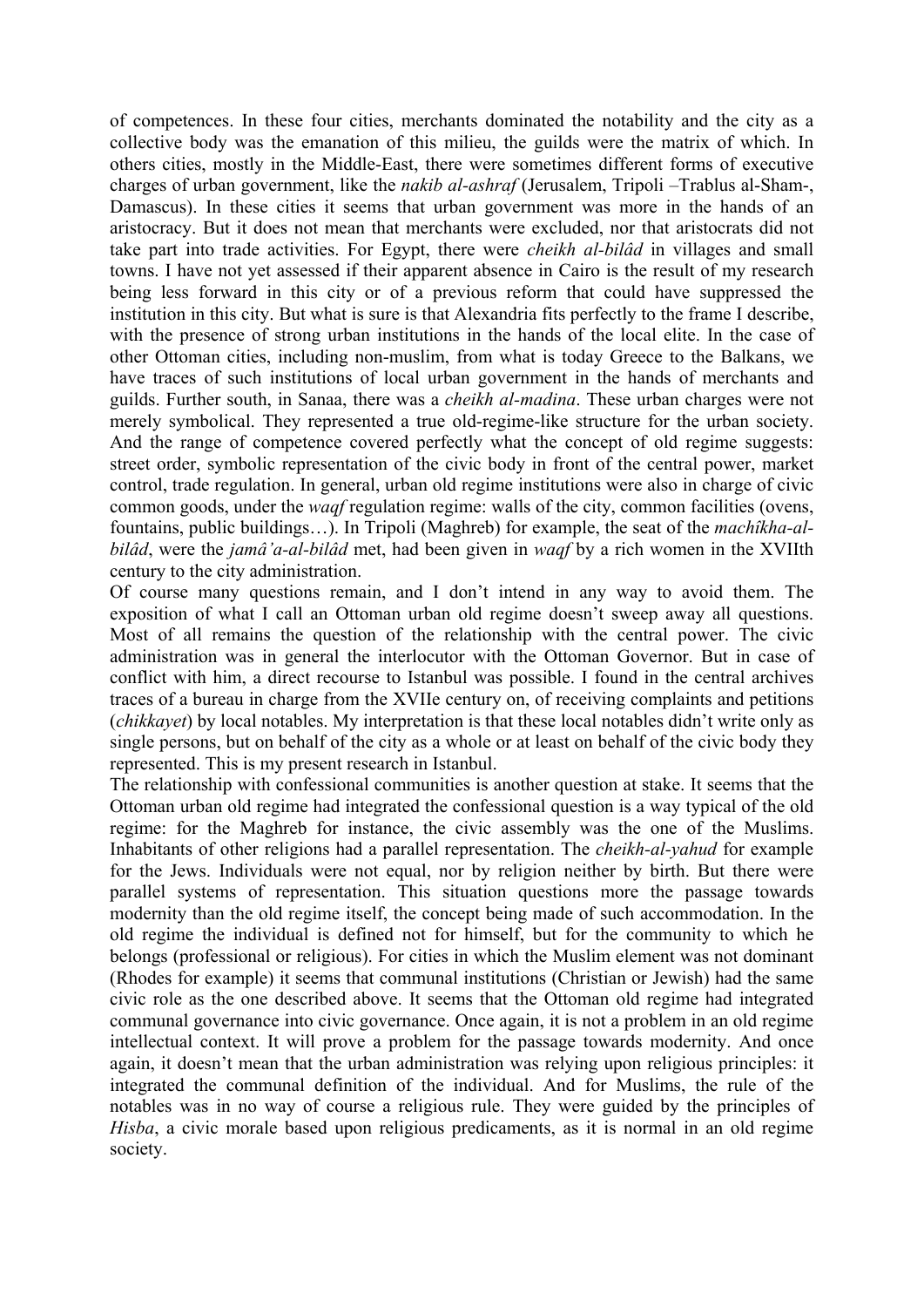But my point here is not just to assess the existence of an old-régime form of urban government in Maghreb and the Middle-East, in the hands of a local notability whose power came from the guilds, trade, land-ownership and the emanation of the reputation of the notable.

Because the question is also about the passage to modernity and the many problems it raises. The vision of urban and administrative modernity is completely different whether we think that there were no institutions of urban government in the region at all, or if we have for sure that such institutions did exist. If there was nothing, or if all was in the hands of the Governor, just as is generally said, modernity might be a mere importation. But if there were elaborate forms previously, modernity might be a mix of reinterpretation of an existing reality and of the result of reforms, possibly with an external influence. The question then, now that we have established firmly the existence of old-régime-like forms of urban government in the region is to know how we can try and propose an interpretation of the passage (or sometimes of the failed passage) to urban administrative modernity, the form of which can be summarized by the use of the term municipality (*baladiyya*).

#### **Towards a new interpretative paradigm in the history of the Ottoman urban reforms**

#### Some considerations about the circulation of reformative models

The study of the Ottoman reforms has in my opinion to be inserted in both the new frame of analysis of the circulation of reformative models and the continuity/reform frame induced by the existence of an old regime substrate for urban government. But before possible circulations and influences, let's first concentrate on Europe. I prefer to have explicit comparisons than implicit cultural models. In Europe, if we put apart the example of France, where municipal and provincial modernization came by the revolutionary Law in one day in 1790 (even if we know that old régime has managed to come back later), municipal modernization has been a long-lasting process. It has been shown that in Great-Britain, the passage from a communal power, with medieval origins and linked to the guilds system, to modern municipalities has been very progressive. But researchers have assessed too that it is in this process that political modernity (with its liberal form of democracy) has emerged in the country. Italy brings the example of a country in the heart of Europe, with a great tradition of old regime municipal forms of urban government, where municipal modernity came very progressively. Old régime can survive until 1848 and later in many parts of the peninsula, and even with the modern laws of 1865 on municipalities, it has been shown that the qualification of electors by property has provided a way to preserve the functioning of Old régime political and social networks very late into the XIXth century. I am not an expert in the history of Europe. I just want to invite researchers dealing with the history of the Arab or Ottoman world to remember that even in Europe urban administrative modernity has come in a very progressive way and has brought some parts of ambiguity taken from previous old regime situations. Let me recall too the studies of Arno Mayer on the persistence of the Old régime<sup>[8](#page-6-0)</sup>. This author has illustrated how in Europe, social structures inherited from the old regime have had an influence until the XXth century.

When assessing the grade of modernity of the Arab or Ottoman world, we must of course look for very precise information about the societies we are dealing with, but also avoid implicit comparisons with a static image of Europe. If we have to discuss what is modernity and when it comes, how it comes, or why it doesn't come: much better an explicit comparison, based

1

<span id="page-6-0"></span><sup>8</sup> Mayer (Arno), *The Persistence of the Old-Regime. Europe to the Great War*, New-York, Pantheon, 1981, 368 p.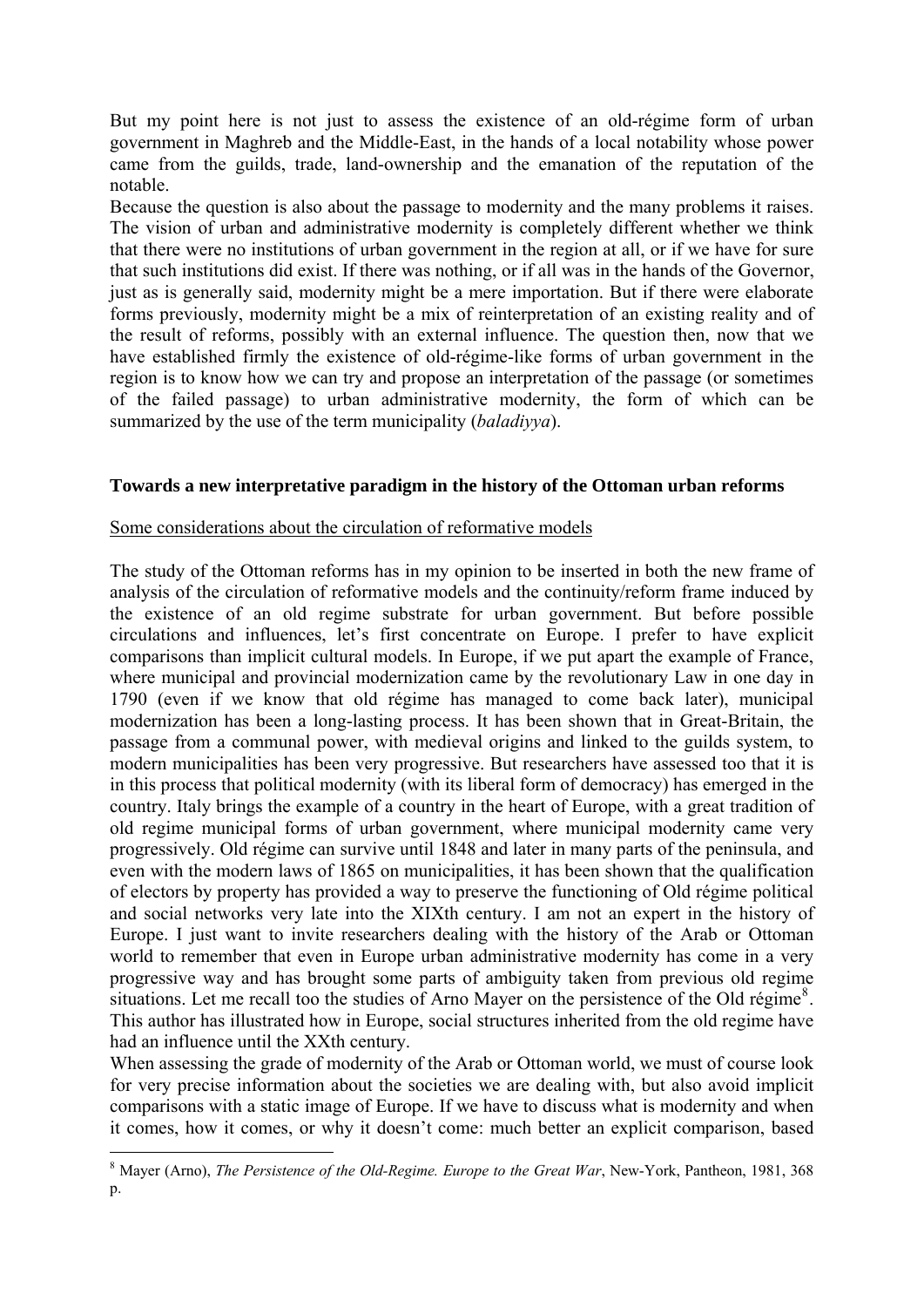upon methodological principles. This is why any study of the "importation" tool has to integrate the "exportation" situation with nuances. But, furthermore, recent progresses in the historiography invite to revise ideas on the circulation of models in the urban administration. Both in France, Italy, Great Britain and the United States, the circulation of municipal reformative models has been the object of a renewed attention in the last decade<sup>[9](#page-7-0)</sup>. These studies participate in the shaping of a more complex circulatory model, beyond the mere importation/exportation paradigm. This is why I would like to insert myself in this direction while examining the Ottoman Municipal reforms. More precisely, I would like to use new evidences on the urban old regime and new theories on the circulation of models to propose some new interpretation paths on the relationship between Ottoman cities and administrative municipal modernity.

#### The Tanzimat urban historiography

1

It is generally admitted that municipal reforms in the Ottoman Empire came in the context of the *tanzimat*, this broad movement of reforms that affects the whole administration and society, starting in the 1830's, with a certain European influence. I don't intend of course to contest this assertion. It has been widely shown that in many domains the reforms did indeed include a dimension of importation, be it technological or administrative. Experts have also circulated in both ways and the image of the *tanzimat* as an Europeanization effort can't be fully rejected. What is true for the military is also true in part for the urban affairs: European expertise was used in order to upgrade the Ottoman urban administration. But I'd like to replace the study of municipal reforms in the Ottoman Empire into the urban history of this region, and to examine the possible link with previous forms of urban government, in order to try and nuance some existing ideas about importation. What I argue is not that there was no dimension of importation, it is just that it was not an importation into a desert field. There was in every Ottoman city an old regime urban system. The reforms were reforms, not the creation of something essentially extraneous to local societies.

Municipal reforms happened in the Ottoman Empire from the 1850's to the 1870's. The general idea, which of course corresponds to a degree of reality, is that there were first reforms in Istanbul, then in a set of test cities, and then in the whole Empire, culminating with the law of 1877 that formally creates modern municipalities. This story is quite well known and has been written by the greatest Turkish historians, from Ergin to Ortaylı. But I would like to invite researchers to think about the interpretation of this process of modernization. Our knowledge of the urban reforms comes largely from the enormous documentary and interpretative work made by historians such as Ergin and Ilber Ortaylu<sup>[10](#page-7-1)</sup>. We can now

<span id="page-7-0"></span><sup>9</sup> See, for example: Rodgers (Daniel), *Atlantic Crossings. Social Politics in a Progressive Age*, Cambridge (Mass.), Harvard University Press, 1998, 634 p. ; Topalov (Christian) (ed.), *Laboratoires du nouveau siècle. La nébuleuse réformatrice et ses réseaux en France (1880-1914)*, Paris, Ehess, 1999, 574 p. ; Saunier (Pierre-Yves) (ed.), *Contemporary European History, Special Issue – Municipal Connections: Co-operation, Links and Transfers among European Cities in the Twentieth Century*, Cambridge, Cambridge University Press, XI, 4, 2002. 167p. ; Dogliani (Patrizia) and Gaspari (Oscar) (eds.), *L'Europa dei comuni. Origini e sviluppo del movimento comunale dalla fine dell'Ottocento al secondo dopoguerra*, Rome, Donzelli, 2003, 306 p.; Ewen (Shane) Saunier (Pierre-Yves) (eds.), *The Other Global City*, Palgrave, forthcoming 2007.

<span id="page-7-1"></span><sup>&</sup>lt;sup>10</sup> See, for example: Ergin (Osman Nuri), *Mecelle-i Umûr-ı Belediyye*, Istanbul, 1995, 8 vol. (1<sup>st</sup> ed. 1914-1922); Ergin (Osman Nuri), *Beledi Bilgiler*, Istanbul, Hamit Bey Matbaasi, 1932 ; Ergin (Osman Nuri), *Türkiye'de Sehirciligin Tarihî Inkisafi*, Istanbul, 1936, p. 167-171; Ergin (Osman Nuri), *Türk Belediyecilik ve Sehircilik Tarihî Üzerine Seçmeler*, Istanbul, 1987; Ortaylı (Ilber), *Tanzimat'dan Sonra Mahalli Idareler*, Ankara, Türkiye ve Ortadogù Amme Idaresi Enstitüsü Yayinlari, 1975 (reed. as *Tanzimat Devrinde Osamnli Mahallî Idareleri (1840-1880)*, Ankara, Türk Tarih Kurumu, 2000); Ortaylı (Ilber), *Tanzimat Devrinde Osamnli Mahallî Idareleri (1840-1880)*, Ankara, Türk Tarih Kurumu, 2000, p. 124; Ortaylı (Ilber), *Tanzimatdan Cumhuriyete Yerel Yönetim Gelenegi*, Istanbul, 1985 ; Ortayli (Ilber), *Istanbul'dan Sayfalar*, Istanbul, 1986; Ortaylı (Ilber),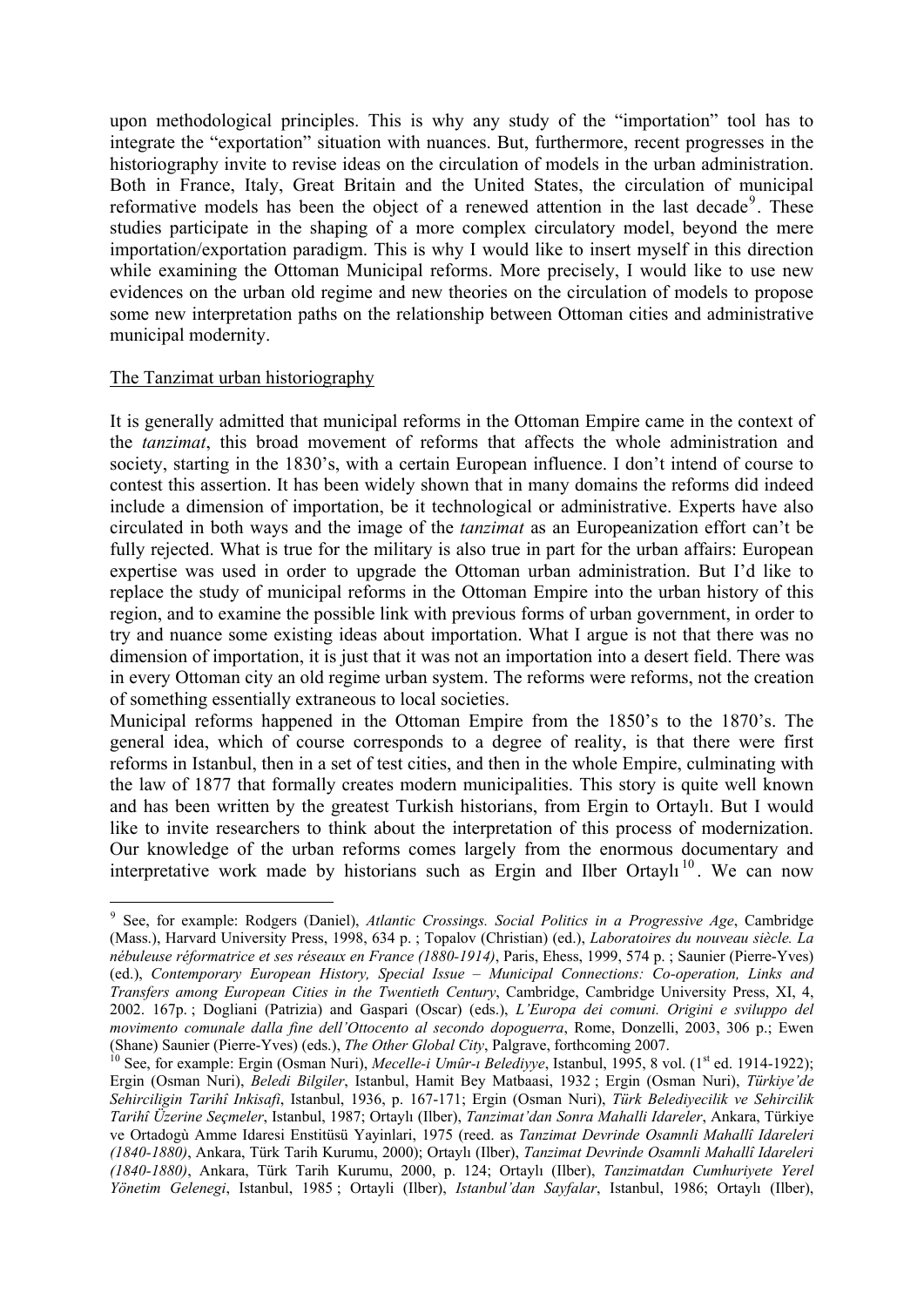consider this domain as well covered by the historiography. What I would like to propose is an interpretative discussion on the roots of the reforms. Reforms, in what has become the classical Turkish historiography, are seen as the application to the whole Empire of a model built in Istanbul, with a European influence. And it is perfectly true that the Ottoman administrative history confirms the fact that experts in Istanbul studied what happened in Europe in order to try and reinforce the coherence of the Ottoman urban administration through the implementation of municipal reforms. Let me just remember here that in the 1850', Europe itself was in no way an island of modernity and that the urban old regime model (itself very diverse according to the place) was still very strong, both institutionally and socially. Post-1848 Europe sees a return to old regime in many local situations. Municipal administrative apparels were also often not very modern in Europe at this time: weakness of the municipalities, lack of technical services, fiscal problems. But there was a trend towards municipal modernity, and indeed it must have influenced Ottoman reformers. The French historiography, generally based upon the study of foreign sources, has also insisted a lot on the importation tool. Reading this production gives the impression that cities were not ruled before the reforms (themselves inspired by a vague European model).

My point here, once we have for sure that the reforms followed a complex track between importation and accommodation of the model to the Ottoman reality, is to stress on the fact that the municipal reforms in the Ottoman Empire were in no way the creation of something new, but the *reform* of an old-regime system that had been elaborated in an Ottoman context since the XVIIth century on the base of the local medieval roots of urban governance<sup>[11](#page-8-0)</sup>. My interpretation is that there was an old regime urban government in Ottoman cities, and that reformers used it as a base for the implementation of the new administrative scheme. Furthermore, it couldn't have been different: the urban reforms in the Empire were part of an effort to secure the fidelity of local elites in a time of European imperialism. The new system couldn't have negated their historical prerogatives. Ottoman municipalities are the result of a compromise between local notables and central administrators. Where local élites were already caught in the net of imperialist patrons, the reforms did not succeed<sup>[12](#page-8-1)</sup>.

My interpretation is also an invitation to reinforce links between two aspects of the Turkish historiography. In my opinion, studies on the XVIIIth and early XIXth centuty have to be more strongly related to the *tanzimat* historiography. What is at stake now is precisely the interpretation of the possible link between what can not be read only as pre-reform and postreform. A more complex paradigm has to be built, which would include more dimensions and allow a reading of the continuities (as well as of the caesurae, but with a different perspective). The work of the great historian Ahmed Akgündüz, for example, provides a great variety of suggestions and is an invitation to go further in the interpretation of the passage between urban old regime and modernity<sup>[13](#page-8-2)</sup>. Research on guilds also has to be interpreted in conjunction to the passage towards modernity, as guilds were at the hearth of the old regime urban system<sup>[14](#page-8-3)</sup>. Works by Onur Yıldırım or Dilaver Cebeci provide for example a large set of

1

*tanûimatan Sonra Mahalli Idaresi (1840-1878*), Ankara, 1974, 166. See also: Çadırcı (Musa), *Tanzimat Döneminde Anadolu Kentleri'nin Sosyal ve Ekonomik Yapıları*, Ankara, Türk Tarih Kurumu Basımevi, 1991, 323 p.

<span id="page-8-0"></span><sup>&</sup>lt;sup>11</sup> On these medieval roots, see, for example : Cahen (Claude), Mouvements populaires et autonomisme urbain dans l'Asie musulmane du Moven Âge, Leiden, Brill, 1959, 265 p.

<span id="page-8-2"></span><span id="page-8-1"></span><sup>&</sup>lt;sup>12</sup> See, for example, my article on Tunis in Lafi (Ed.), *Municipalités méditerranéennes*, cit.<br><sup>13</sup> For example: Akgündüz (Ahmed), *Osmanlı Devletinde Belediye Teşkilâtı ve Belediye Kanunları*, Istanbul, Osmanlı Araştırmaları vakfı, 2005, 623 p; Akgündüz (Ahmed), *Osmanlı kanunna*̂*meleri ve hukukı*̂ *tahlilleri*, Istanbul, Fey Vakfı, 1990-1993, 7 vol. See also: Ergenç (Özer), "Osmanlı Şehirlerindeki Yönetim Kurumlarırın Niteliği Üzerinde Bazı Düşünceler", *VIII Türk Tarih Kongresi*, vol. II, Ankara, 1981, p. 1165-1274.<br><sup>14</sup> On guilds in the Ottoman Empire, see: Faroqhi (Suraiya) and Deguilhem (Randi) (Eds.), *Crafts and craftsmen* 

<span id="page-8-3"></span>*of the Middle East : fashioning the individual in the Muslim Mediterranean*, London-New-York, Tauris, 2005,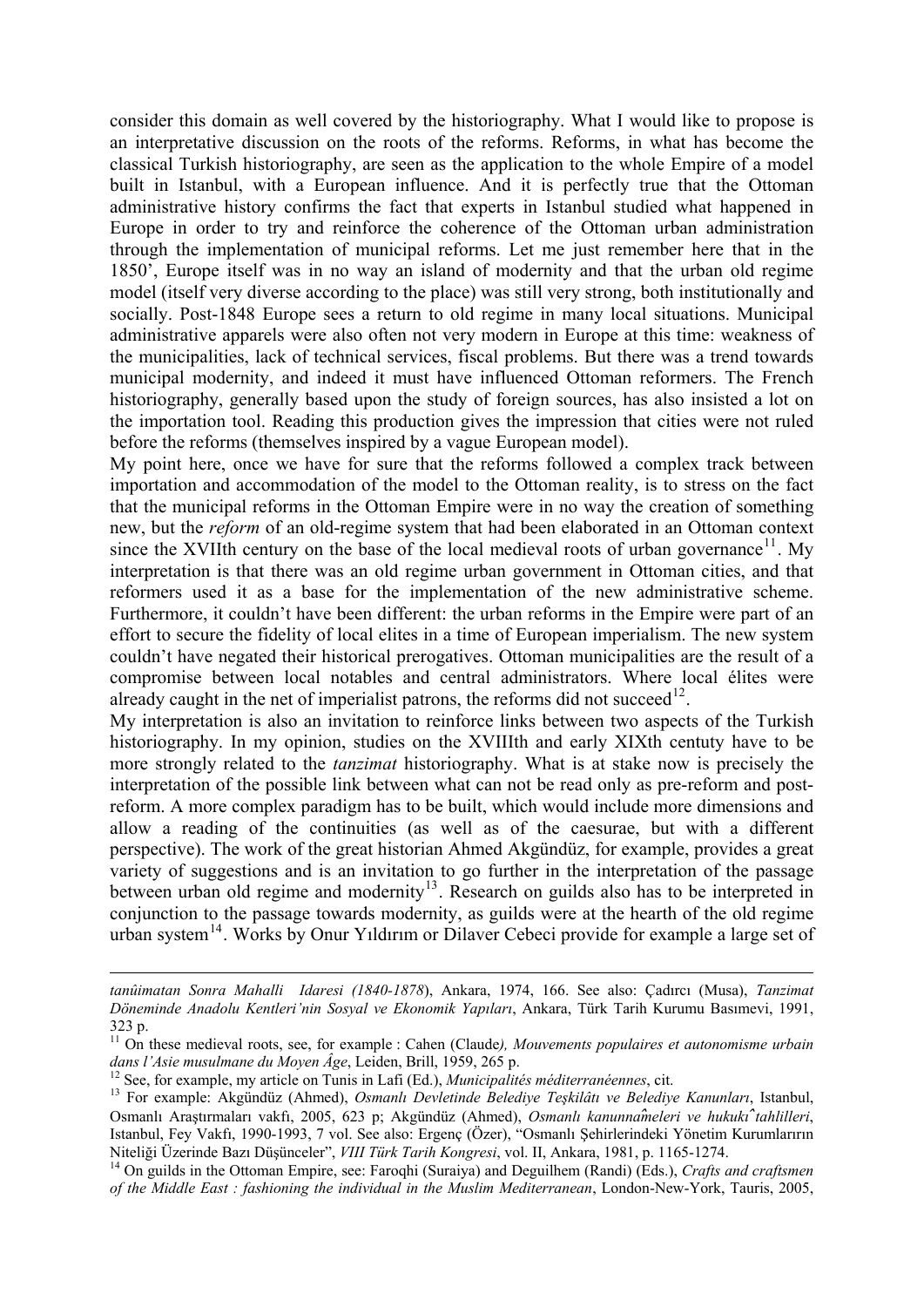suggestions<sup>[15](#page-9-0)</sup>. In other words, what the introduction of a renewed dimension of complexity into the reform paradigm suggests, is first a closer link between historians of the old regime and historians of the modernity. But the renewal also challenges many domains of the study of the relationship of Ottoman societies to modernity.

#### What the existence of an urban old-regime system changes in the interpretation of the new regime

Once again, it is in Tripoli that I first found the evidence of a continuity between the old regime and the municipality. It is not a case: this city of the Maghreb escaped longer than others to the European colonial occupation (Algiers was taken before modernity was on the agenda and for Tunis is was already too late in the 1860'). Tripoli also represented an important stake for the Ottomans: to save the last western province in Africa. That is why the implementation of the municipal system was so important. It occurred between the 1850' and the 1870' in different phases, corresponding both to the elaboration of the new administrative scheme in Istanbul and, most of all in my opinion, to the phases of a mediation and negotiation with local notables. As the urban government was in the hands of the notability, through the city assembly and the charge of chief of the city, it is with them that Ottoman governors, such as 'Ali Ridha Pacha al-Jazayri (himself the son of an Algerian ottoman urban notable exiled in Istanbul) negotiated not only the implementation of the reforms, but also the content of the reforms. The municipality is in no way only the result of the importation of an external model: it is rather the result of a long negotiation (with phases of conflict) with the local notability, which embodied the old regime. In Tripoli thus, the creation of the modern municipality is in no way a reform that comes in a context of a lack of local urban government. It is just a passage from old to new régime, with all the usual ambiguities of such a process. The *cheikh al-bilâd* becomes mayor (*rais al-baladiyya*). The *jama'a al-bilâd* becomes municipal council (*majlis al-baladiyya*). The competences remain mostly the same, such as the composition of the assembly. Same families of notables, same social networks. The place where the assembly (*qahwa al-cheikh-al-bilâd*, a café given in *waqf* to the town) used to meet becomes city hall (*baladiyya*) [16](#page-9-1). This doesn't mean that there is *no* reform. Just that it is *a* reform, and not the creation *ex-nihilo* of something that previously did not exist. The process is quite the same in the other cities of the Arab provinces of the Empire<sup>[17](#page-9-2)</sup>. From Jerusalem to Aleppo, Damascus to Beirut, there were forms of urban old regime, and in general, they have a great influence on the shape of the modernized municipal scheme. Researches on the Ottoman Balkans by Tetsuya Sahara tend to show similar processes<sup>[18](#page-9-3)</sup>. In

many regions, the colonial influence introduces many ambiguities and the question of local

 <sup>380</sup> p. See also: Faroqhi (Suraiya), *Towns and townsmen of Ottoman Anatolia : trade, crafts, and food production in an urban setting, 1520-1650*, Cambridge, CUP, 1984, 425 p.<br><sup>15</sup> For example: Yıldırım (Onur), "Osmanlı esnafında uyum ve dönüşüm: 1650-1826", *Toplum ve Bilim*, 83,

<span id="page-9-0"></span><sup>1999-2000,</sup> p. 146-177; Cebeci (Dilaver), "Osmanlı Devletinde Ihtisab Ağalığı*", Türk Dünyası Araştırmaları*, Ag. 1987, p. 171-220. See also: Baer (Gabriel), "The administrative, economic and social functions of Turkish guilds", *International Journal of Middle East Studies*, 1970, p. 28-50 and Kütükoğlu (Mübahat), "Osmanlı Esafında Oto-Kontrol Müessesesi", *Ahilik ve Esnaf, Konferanslar ve Seminer, Metinler Tartişmalar*, Istanbul, Yaylacık Matbaası, 1986, p.55-123.<br><sup>16</sup> On the civic role of cafés in Old Regime Ottoman Arab cities : Lafi (Nora), "Espace de loisirs, espace

<span id="page-9-1"></span>politique: le café dans le monde arabe au XIXe siècle", in Beck (Robert) and Madoeuf (Anna) (Eds.), *Divertissements et loisirs dans les sociétés urbaines à l'époque moderne et contemporaine*, Tours, Presses Universitaires, 2005, p. 345-353.<br><sup>17</sup> See Lafi (Nora) (Ed.), *Municipalités méditerranéennes*, op. cit.

<span id="page-9-3"></span><span id="page-9-2"></span><sup>&</sup>lt;sup>18</sup> Sahara (Tetsuya), « Municipal reforms in Japan and Turkey : the Belediye system of the Tanzimat period and Municipal Laws in Meiji Japan », in Esenbel (S.) and Chiharu (I.) (Eds.), *The Rising Sun and the Turkish Crescent*, Istanbul, Boğaziçi University Press, 2003, p. 241-265.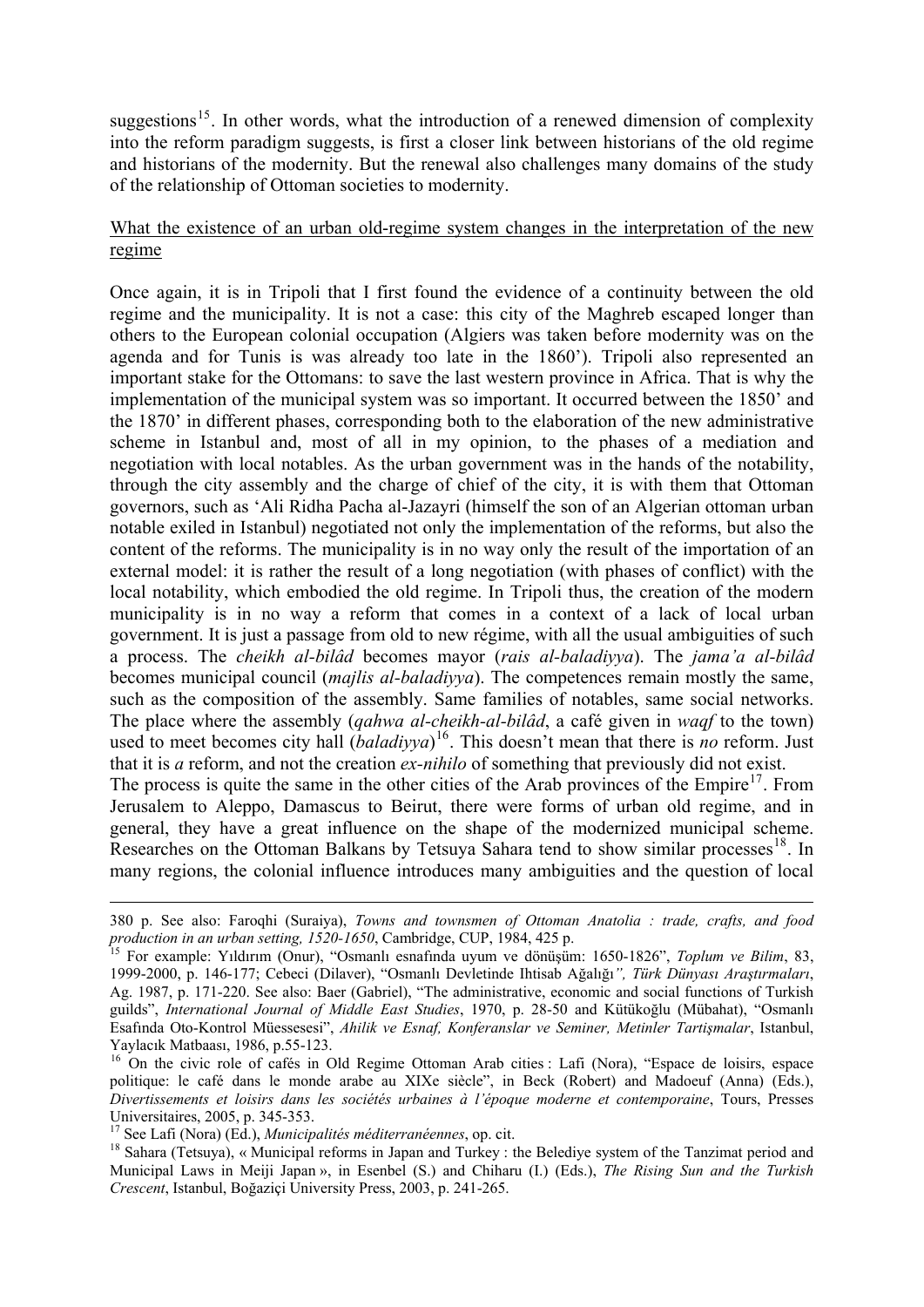government has to read accordingly. Interestingly, in some situations, the Europeans defend old regime against modernity in order to preserve their patronage system upon local élites. But where the Ottoman remained, we witness such a process of municipal modernization: a local/central negotiation of the passage from old regime notability to municipal modern notability. The importance of property in the definition of the municipal notable helps granting former notables a position into the new system.

Many questions of course arise. My intent is just here to replace the study of the reforms, and the evaluation of modernity, in a context of historical continuity. This does in no way mean that continuity could become a general explicative paradigm. If reforms are reforms and not a creation, it does not exclude tensions, conflicts, ambiguities and failures. It just suggest a different frame for interpretation. My intent is to discuss the concept of a possible Ottoman modernity in the field of urban life in the context of the passage towards new régime.

This relies on several important arguments, the first of which is: there was an old régime. There was a tradition of urban government. There was a social network of notability controlling the urban life in relation with Ottoman governors. There were urban institutions. And merchants and guilds were generally at the center of this system. So the new régime can't be only the importation of foreign ideas and practices re-elaborated more or less extensively in Istanbul. Second point: the foreign influence is an important element. But let us be sure of what we are talking about. Because Europe itself, in the 1850's can't be seen as a block of municipal modernity. Yes the Ottoman Empire is late in creating municipalities only in the 1850's (and not the 1870', as my research has contributed to illustrate) if we consider that modernity is the law of revolutionary France in 1790. But no it is not late if we consider that Italy itself (the most prestigious country that there is in terms of urban civilization) has its municipal law in 1865 and that before this date old regime under different forms prevails in many cities.

What is important, better than discussing the order of appearance, is to examine the context and the content of reforms. We can have diverse interpretations according to the place. But the general movement is the passage from a qualification for urban notables based upon the belonging to certain families or guilds, to a qualification based upon a quantitatively countable revenue, in a system linked with land-ownership and taxation. Families might be the same, but their belonging to notability comes from a different point of view. *This* is administrative modernity. Counting, statistics, fixed lists of electors. This does not mean that the social milieu is different. Modernity relies in a different definition.

In some of the cities I have studied, modernity and colonization are linked. When the city is lost by the Ottomans before the 1850's, modernity, or new régime, might come, or not come, under a colonial rule. This is another very interesting debate. If it comes: how is it biased by colonial power? How external is modernity to local élites? To what extent are local traditional old régime rulers included into modern new régime? If excluded, what is the consequence? If it doesn't come: how-is-this that a modern European country doesn't provide colonies with urban new régime?

From Algiers to Cairo, and then Tunis or Beirut we have the whole set of combinations to examine and discuss. This is another very interesting way to discuss modernity in the Arab world. It is part of the history I want to study.

#### **Conclusion : Questions about the Ottoman urban modernity and its limits**

In the frame of the conceptualization of the relationship between Islam and Modernity, I would like to advance a few theoretical proposals.

The first one is about tradition. We can't have an only religious definition of tradition. Of course *Hisba*, the Coranic principle of good behavior and good government is central in urban